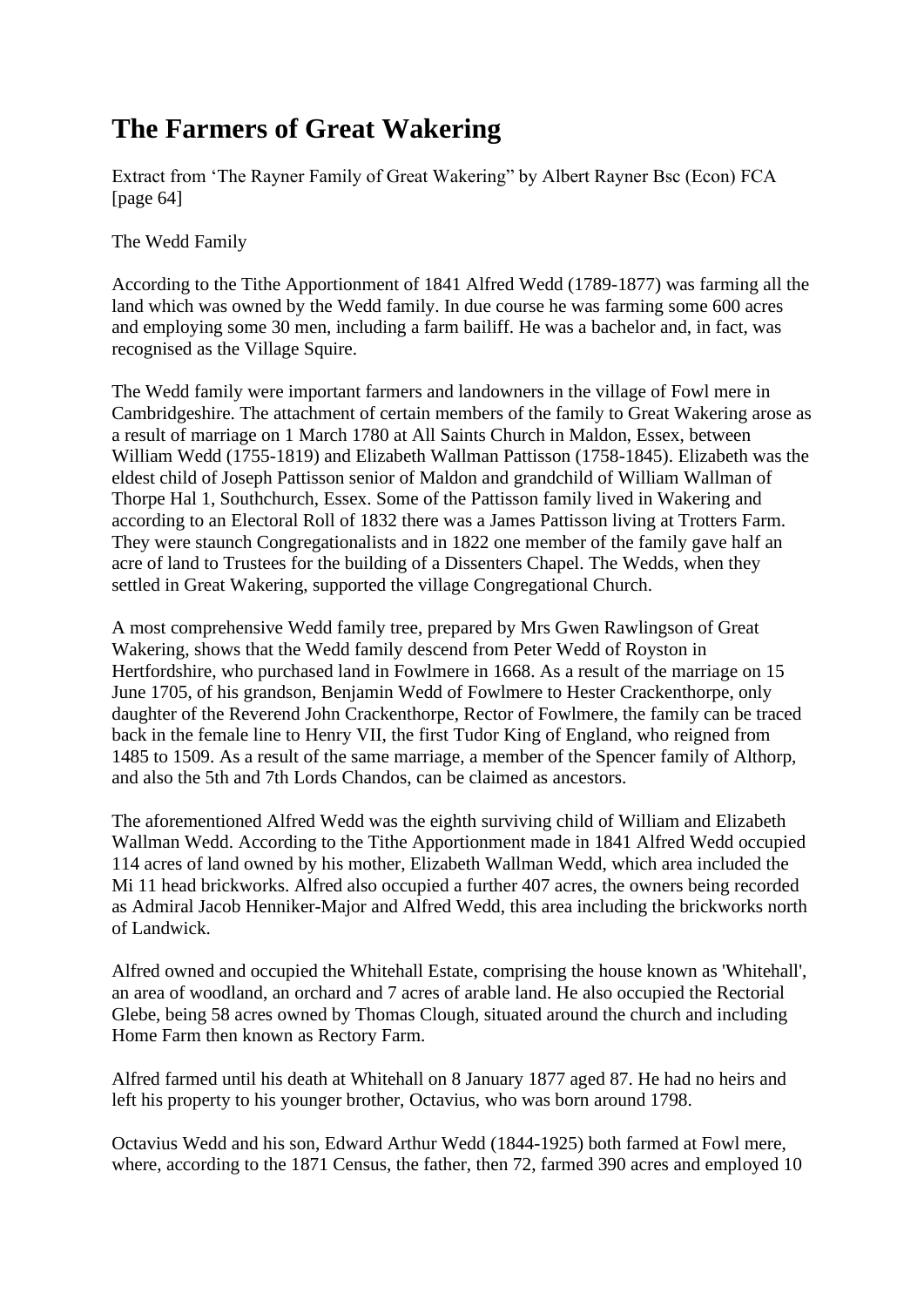men and 6 boys. The son, aged 26, still a bachelor and living at home with his parents, farmed 573 acres and employed 14 men and 17 boys.

Following the death of Alfred in 1877, Edward Arthur Wedd (familiarly known as Teddy Wedd), left Fowlmere to take over his uncle's farms at Wakering, married Kathleen May, daughter of Dr George Parker May of Maildon in Essex, and moved into Whitehall. He then became the Village Squire and he and his wife were well liked and respected in the village. They played an active part in the affairs of the village. Edward was a member of the Parish Council and, for a part of the time, was Chairman. He also for a time represented Great Wakering on the Rochford Council. Edward Wedd and later his son Aubrey were both Justices of the Peace and were frequently mentioned in contemporary reports of Court proceedings which appeared in the local press. Edward supported the village cricket team and took an active interest in the village bands.

Edward Wedd had his own peculiar ways. It was his custom, at the appropriate time of the year, to carry around a pocketful of walnuts, the small English variety, and when he found a suitable gap in the hedgerows surrounding his fields, he would plant a walnut. In time, they would grow and many of them are standing to this day - some can be seen from the Common Road leading to the old brickfield site at Millhead.

The Wedd family have always been keen to keep alive the maiden names of their ancestors, even to the present day. The following note is of interest, being written by Frank Parker Aylett, who was brought up in Wakering, the son of the village grocer and husband of Ruth Reynolds, whose mother was a Rayner:

'I was given the Christian name of 'Parker' which was my mother's maiden name. The Squire's sons had long before been so treated.

The Squire beamed when I gave him my full name for a reference; the dear old man was obviously flattered by the seeming tribute to his choice of name.'

In the 1881 Census, Edward Wedd is recorded as farming 3000 acres in all and employing 40 workers. This acreage would include the land at Fowl mere. Thomas Rayner senior was Farm Bailiff to Edward Wedd, and it was the latter who built the farmhouse at Home Farm, where Thomas Rayner Junior farmed on his own account. Edward and Kathleen Wedd employed both a cook and a domestic servant.

The Wedds had three children. The eldest was Edward Parker Wallman Wedd MC who, when at Cambridge University, rowed in the annual Cambridge -v- Oxford boat race. He enlisted in the RAMC, was promoted Captain and killed in action on 13 July 1918. His second Christian name came from his great-grandmother's maiden name. The second child was Aubrey Pattisson Wallman Wedd, a Major in the Royal Engineers. He married Charlotte Cook of Aberdeen, daughter of Thomas Cook the founder of the firm of travel agents. After Aubrey's service in India, they took up residence at Little Wakering Hall and he inherited the estate on his father's death in 1925. The third child was a daughter, Muriel Agnis Wallman Wedd. She married the Reverend Oscar Paul Tidman in 1913 and bore three children, the eldest of whom, Mrs Torla Mackarness, has shown great interest in this project.

The estates owned by the Wedd family were sold 1n 1954, the year after the disastrous floods. It 1s understood that the sale was necessary in order to meet Estate Duty liability. The